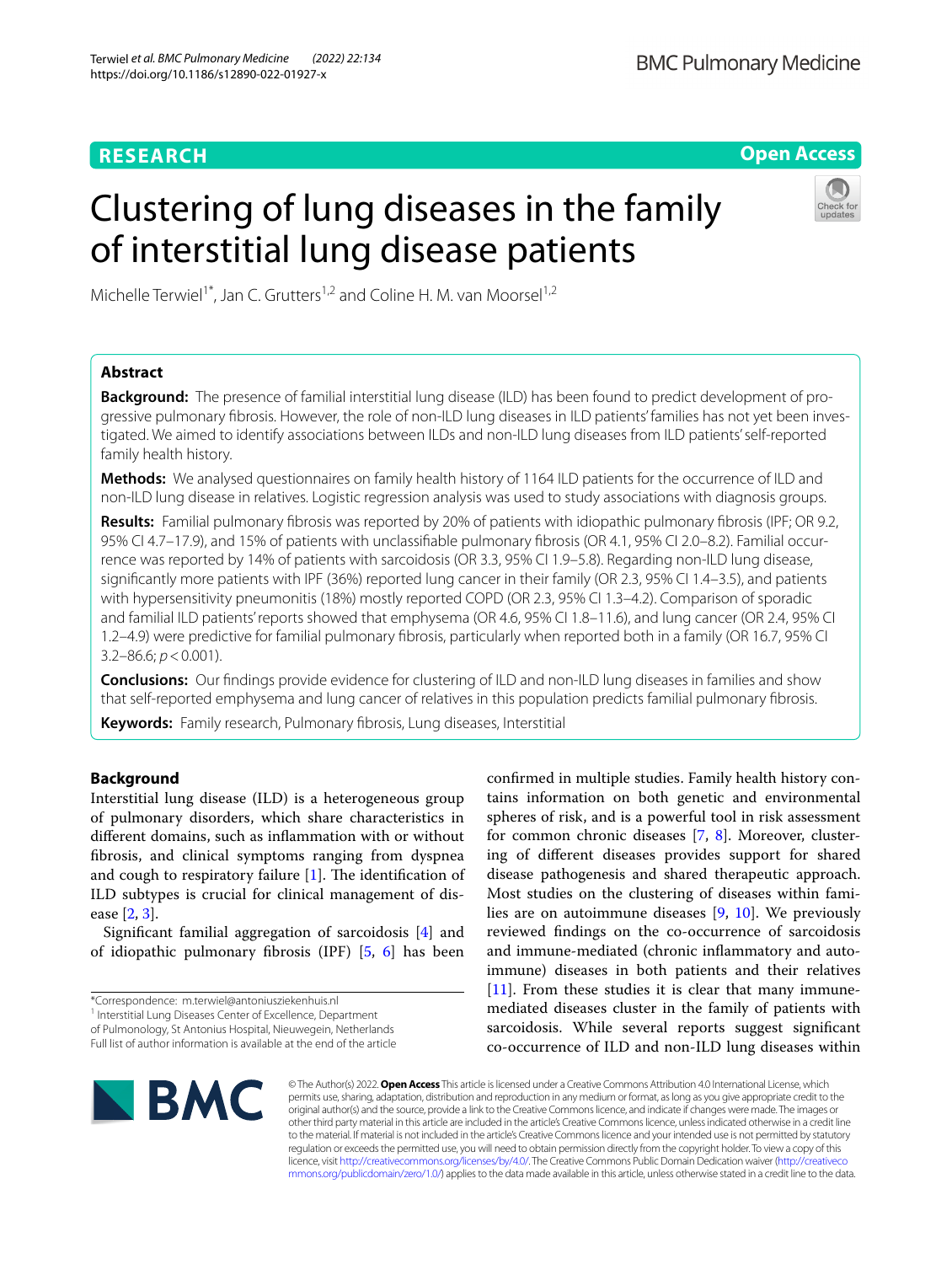patients [\[2,](#page-8-1) [3,](#page-8-2) [12](#page-8-11)[–14](#page-8-12)], no data is present for familial clustering of ILD and non-ILD lung disease.

Within ILD however, a family history of ILD is now increasingly used to identify subjects at risk for more severe disease in chronic ILDs [[15,](#page-8-13) [16](#page-8-14)]. Patients with familial pulmonary fbrosis (FPF) appear to have more severe disease evolution and a younger age of onset in comparison to sporadic patients [[15,](#page-8-13) [16](#page-8-14)], which underlines the need for the identifcation of these families. Further research on familial pulmonary fbrosis has revealed the existence of monogenic disorders in subgroups of patients with fbrosing ILD [\[2](#page-8-1), [3](#page-8-2)]. A commonly used way to identify patients with familial pulmonary fbrosis is the self-reported presence of ILD in the family. Studies on this topic included frst, second or even up to the 5<sup>th</sup> degree relatives with IPF only or any confrmed or self-reported ILD [[15](#page-8-13)[–21](#page-8-15)]. However, ILD comprises multiple entities and it is unclear how these diseases cluster in families. Furthermore, it is unknown if non-ILD lung diseases cluster in the families of ILD patients. Therefore, in this study, we aimed to identify clustering patterns of ILDs and non-ILD lung diseases from ILD patients' self-reported family health history.

# **Methods**

# **Study population**

Included in our study were a total of 1358 newly referred patients who were diagnosed with an interstitial lung disease (ILD); who received a questionnaire on family health history of disease in between March 16, 2010 and April 20, 2015. The study was approved by the Medical research Ethics Committees United (MEC-U) of the St Antonius Hospital (R05-08A) and written informed consent was obtained from all participants. Patients were stratifed by the ILD diagnosis provided at our

#### <span id="page-1-0"></span>**Table 1** ILD study population characteristics

ILD outpatient clinic, following recent guidelines by the American Thoracic Society (ATS) and the European Respiratory Society (ERS) [[22–](#page-8-16)[28](#page-9-0)].

Diagnoses of patients were based on medical records and included sarcoidosis ( $n=744$ , including Löfgren's syndrome); hypersensitivity pneumonitis (HP,  $n=102$ ); idiopathic pulmonary fibrosis (IPF,  $n=128$ ); unclassifiable pulmonary fibrosis (uPF,  $n=126$ ); idiopathic interstitial pneumonia other than IPF (non-IPF IIP,  $n=68$ ); autoimmune disease ILD (aidILD,  $n=106$ , including connective tissue disease (CTD) associated-ILD  $(n=61)$ , interstitial pneumonia with autoimmune features (n=24), other (n=21)); and other interstitial lung disease (oILD,  $n = 84$ , including drug-induced interstitial lung disease  $(n=21)$ , exposure related ILD  $(n=16)$ , lymphangioleiomyomatosis  $(n=25)$ , other  $(n=24)$ ). Table [1](#page-1-0) presents study population characteristics. All patients visiting the ILD outpatient clinic were eligible to submit the form. Demographics age and sex are presented, ethnicity of the patient or family was not noted on the form. Details on the diagnosis types of patients within each diagnosis group are presented in Additional fle [2](#page-8-17): Table 1.

## **Questionnaire on family health history**

The questionnaires on history or presence of disease in relatives (Additional fle [1](#page-8-18)) were completed by the patients at frst visit. Patients were asked to write down all diseases of relatives known to them. Relative types were systematically ordered on the questionnaire to facilitate patient's recall, and to enable structured data analysis.

We compared the total of reported families with lung diseases between our ILD patient diagnosis groups. Self-reported diseases in the family included any ILD grouped as: sarcoidosis (including Löfgren's syndrome

| Diagnosis group | <b>Ouestionnaire</b><br>provided, N | <b>Ouestionnaire</b><br>completed, N<br>(%) | Male, N (%) | Age in<br>years,<br>mean (sd) | Per patient reported<br>relatives with disease,<br>mean (sd) | Per patient reported 1st degree<br>relatives with disease, mean (sd) |
|-----------------|-------------------------------------|---------------------------------------------|-------------|-------------------------------|--------------------------------------------------------------|----------------------------------------------------------------------|
| Total           | 1358                                | 1164 (86)                                   | $669(58)$ * | 54.0 (13.6)*                  | 7.1(5.1)                                                     | $3.3(2.2)$ *                                                         |
| Sarcoidosis     | 744                                 | 644 (87)                                    | 368 (57)    | 47.7 (11.0)                   | 7.1(5.1)                                                     | 3.0(2.0)                                                             |
| <b>HP</b>       | 102                                 | 87 (85)                                     | 41(47)      | 60.5(11.4)                    | 7.6(5.5)                                                     | 3.9(2.3)                                                             |
| <b>IPF</b>      | 128                                 | 109 (85)                                    | 86 (79)     | 65.3(10.3)                    | 6.4(4.4)                                                     | 4.0(2.3)                                                             |
| uPF             | 126                                 | 103 (82)                                    | 72 (70)     | 67.1(10.1)                    | 6.4(4.8)                                                     | 4.0(2.5)                                                             |
| non-IPF IIP     | 68                                  | 54 (79)                                     | 23(43)      | 58.3 (13.1)                   | 6.5(5.0)                                                     | 3.3(2.0)                                                             |
| aidlLD          | 106                                 | 93 (88)                                     | 50(54)      | 58.9 (12.4)                   | 7.1(4.7)                                                     | 3.6(2.2)                                                             |
| olLD            | 84                                  | 74 (88)                                     | 29(39)      | 57.8 (15.4)                   | 8.0(5.6)                                                     | 3.6(2.2)                                                             |
|                 |                                     |                                             |             |                               |                                                              |                                                                      |

HP=hypersensitivity pneumonitis; IPF=idiopathic pulmonary fibrosis; uPF=unclassifiable pulmonary fibrosis; non-IPF IIP=idiopathic interstitial pneumonia other than IPF; aidILD = autoimmune ILD; oILD = other ILD. Differences in study population characteristics were tested with ANOVA (post-hoc Scheffe's) for continues and Chi squared for dichotomous variables; and associations between age and reported frst degree relatives with linear regression analysis. \**p*<0.05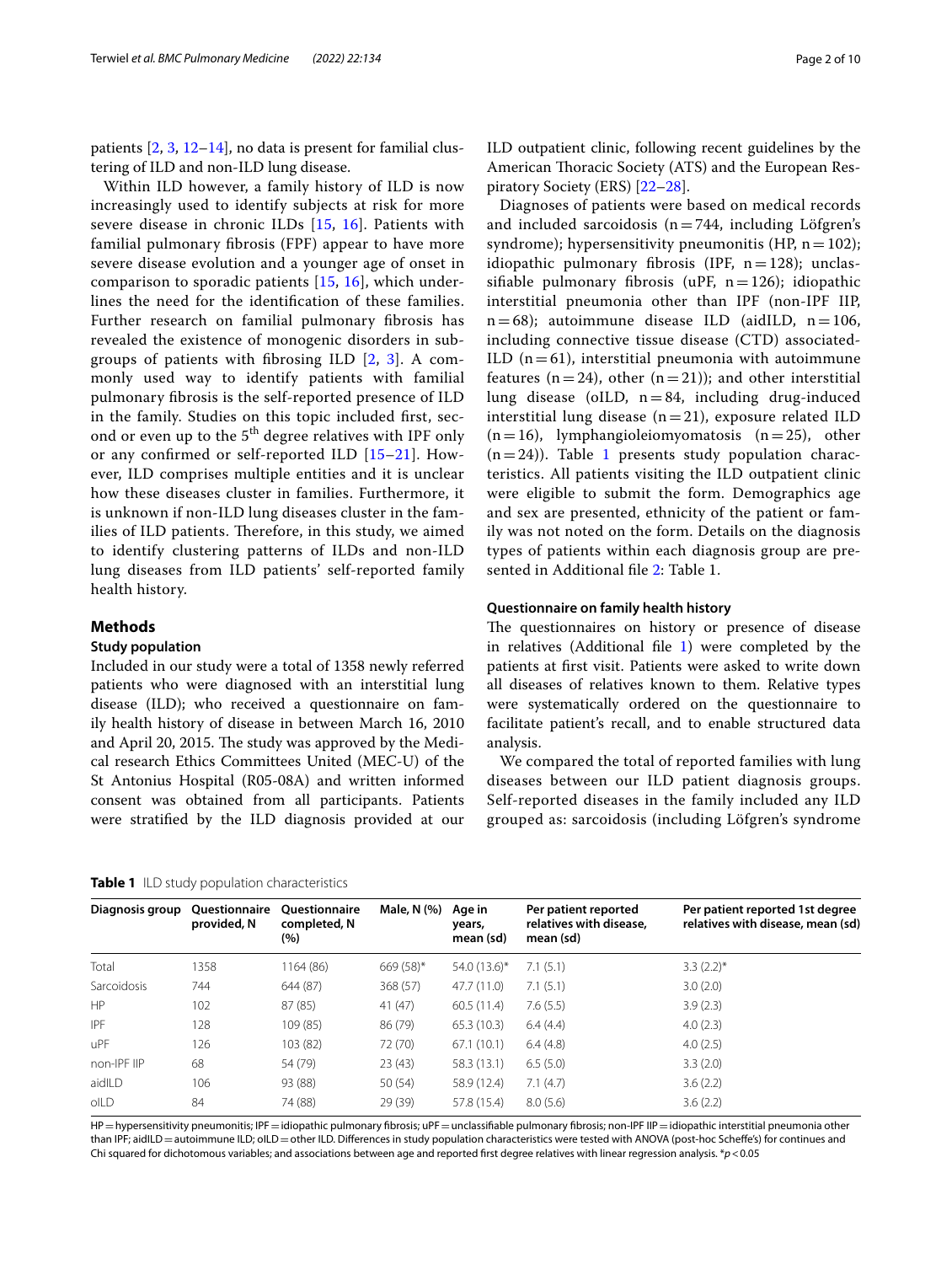reported by 3 patients), pulmonary fibrosis (including two patients who reported 'stiff lungs', and another two 'fibrosis'), and remaining ILD (including reported asbestosis, asbest lungs, asbest lung disease, dust lungs, hypersensitivity pneumonitis, alveolitis, UIP, eosinophil pneumonia, ILD). Non-ILD lung disease reports were grouped as: asthma (reports of asthma or asthmatic), bronchitis (reported bronchitis or asthmatic bronchitis), COPD, emphysema, pneumonia, tuberculosis (including 9 patients who reported 'pleuritis'), lung cancer, and lung disease not specified (not specified reports of lung and respiratory disease).

Familial ILD was defined as an ILD patient reporting one or more relatives with an ILD. We studied the reports by relative type, that is first degree (parents, siblings, and children), or (only) any other relative. Subsequently, we compared sporadic and familial ILD patients in their reports of ILD and non-ILD lung disease. To investigate differences in pulmonary fibrosis, we combined IPF and uPF data to form a group with familial PF (FPF) and a group with sporadic PF (SPF).

Study data were collected and managed using RED-Cap electronic data capture tools, hosted at St. Antonius hospital, Nieuwegein, the Netherlands [\[29,](#page-9-1) [30\]](#page-9-2).

## **Statistical analyses**

IBM SPSS Statistics 26 for Windows (IBM Corp, Armonk, NY) was used for statistical analysis. Differences in study population characteristics between the ILD patient diagnosis groups were tested with ANOVA (with Scheffe's post-hoc test) for continues variables, and Chi-squared test for dichotomous variables. To study if differences in reported first degree relatives were associated with age, we used linear regression analysis. Differences in the proportion of ILD patients from any diagnosis group versus the others in reporting ILD and non-ILD lung disease in their family (one or more relatives with disease in each family) were first assessed with a Chi squared test, or Fisher's exact when the assumptions were not satisfied. The significance level was set at  $p = 0.05$ . For significant results, we used logistic regression to calculate odds ratios for reporting disease in the family, associated with patient diagnosis groups. We also adjusted for sex and age, because these patient characteristics differed between the diagnosis groups, and may influence their reports of disease in relatives. Chi squared, or Fisher's exact test was used to evaluate if the proportion of patients reporting disease in the family differed between patients with and without familial disease. All significant results are presented with the odds ratio (OR) and 95% confidence interval (CI).

# **Results**

Patients were divided in seven diagnosis groups (Additional fle [2](#page-8-17): Table 1 for diagnosis types within these groups) with population characteristics presented in Table [1](#page-1-0). In total 1164 (86%) out of 1358 interstitial lung disease (ILD) patients completed the questionnaire on family health history, with no signifcant diferences in the percentages of non-responders between the diagnosis groups. Furthermore, there was no signifcant diference between the patient diagnosis groups in the mean number of total reported relatives. Signifcant diferences included mean age, sex, and the mean number of reported frst degree relatives (Table [1\)](#page-1-0). Age was positively associated with the number of frst degree relatives reported across all ILD diagnosis groups. Figure [1](#page-3-0) shows the proportion of patients reporting ILD (1A) and non-ILD lung disease (1B) in their family (1 or more relatives), per ILD diagnosis group. Numbers and percentages of ILD patients from each diagnosis group, who reported disease in their family are provided in Table [2.](#page-4-0)

## **ILD in relatives**

In total 174 patients (15%) reported the presence of ILD in their family, primarily consisting of 109 reports of sarcoidosis and 54 reports of pulmonary fbrosis (Table [2](#page-4-0)). There were 20 patients reporting ILDs other than sarcoidosis and pulmonary fbrosis, which included those related to occupational exposures (asbestosis, pneumoconiosis), hypersensitivity pneumonitis, and other rare ILDs (e.g. eosinophil pneumonia); denoted remaining ILD. Presence of ILD in the family varied widely between the diagnosis groups (range 2–24%). A family health history positive for any ILD was most frequently reported by IPF patients (24%; OR 2.6, CI 1.6–4.4), which was primarily due to 20% of IPF families with pulmonary fbrosis (OR 9.2, CI 4.7–17.9). Pulmonary fbrosis was also frequently reported (15%) by patients with uPF (OR 4.1, CI 2.0–8.2). Signifcant absence (1 report) of ILD in the family was observed for patients with non-IPF IIP (OR 0.1, CI 0.0–0.8). Sarcoidosis was only overrepresented (14%) in families of patients with sarcoidosis (OR 3.3, CI 1.9–5.8); in contrast to all other diagnosis groups where 0–5% of the patients reported sarcoidosis in their family. The sarcoidosis patients scarcely reported pulmonary fbrosis in their family (1%; OR 0.1, 95% CI 0.0– 0.2). Table [3](#page-4-1) shows significantly increased and decreased frequency of reported disease in the family.

# **Non‑ILD lung disease in relatives**

In 750 families (64%) of the ILD patients relatives with non-ILD lung diseases were reported. A positive family history for non-ILD lung disease was reported frequently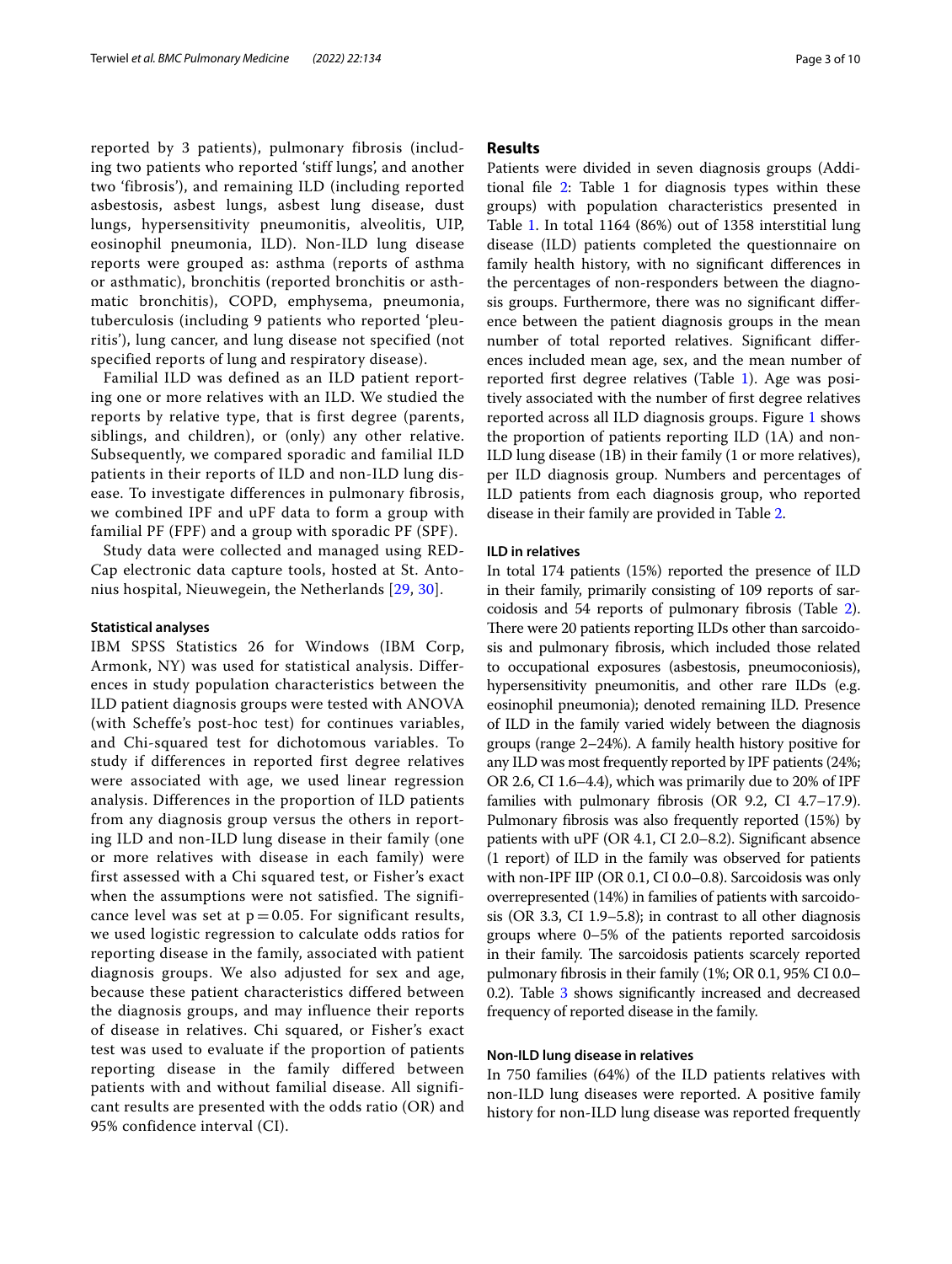

<span id="page-3-0"></span>across all diagnosis groups (range 61–70%, Table [2](#page-4-0)). However, specifc associations between ILD diagnosis groups and reports of non-ILD lung disease in their family were found, and several of these remained signifcant after adjustment for sex and age of the patients (Table [3](#page-4-1)).

HP patients reported a relative with COPD more frequently than patients from the other diagnosis groups (18%; OR 2.3, 95% CI 1.3–4.2), whilst lung cancer was most frequently reported by IPF patients (36%; OR 2.3, 95% CI 1.4–3.5).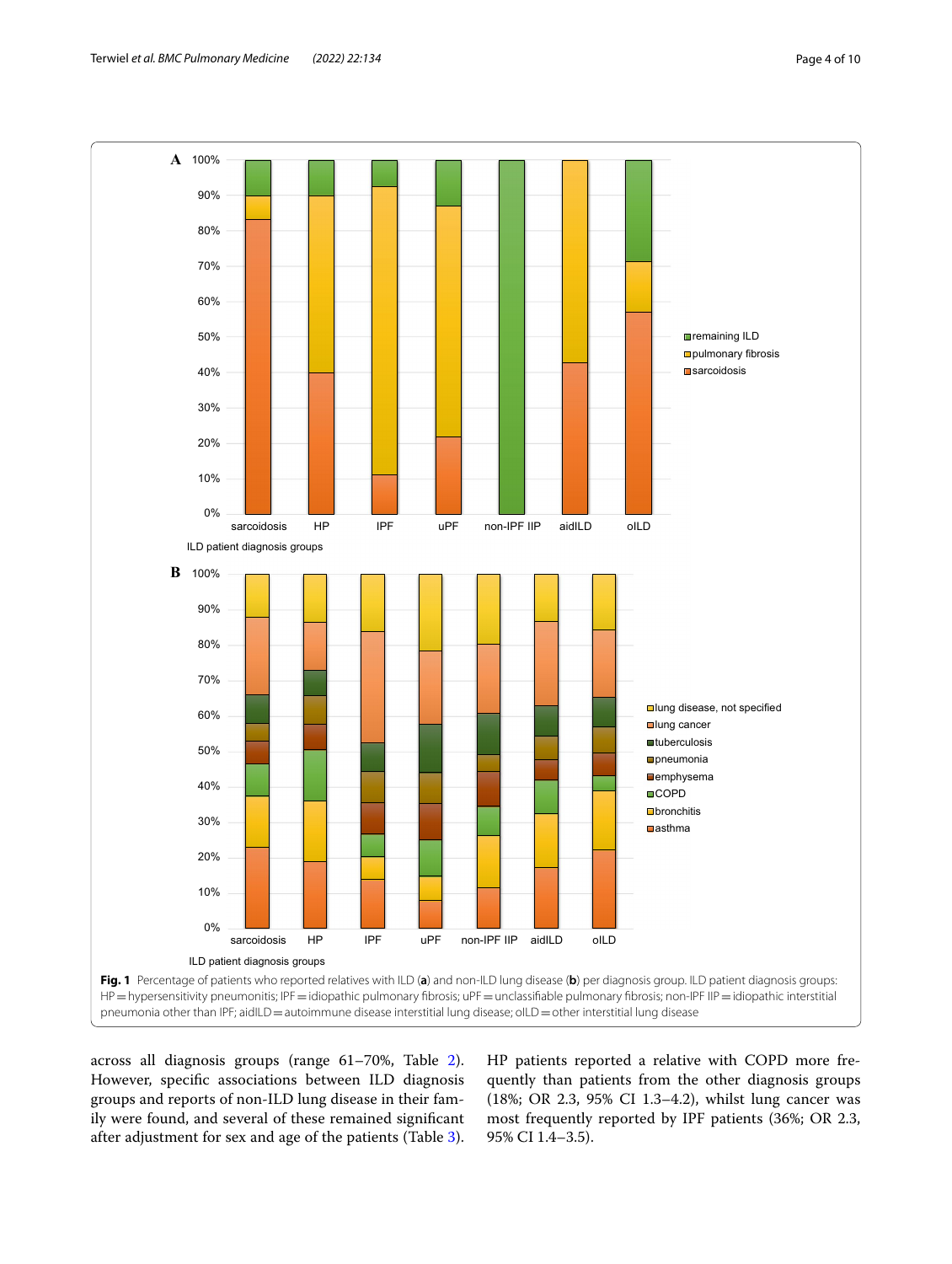| Reported disease in family      | All      | Sarc     | HP      | <b>IPF</b> | <b>uPF</b> | Non-IPF IIP | aidlLD  | olLD    |
|---------------------------------|----------|----------|---------|------------|------------|-------------|---------|---------|
| N(%                             | 1164     | 644      | 87      | 109        | 103        | 54          | 93      | 74      |
| Any ILD or non-ILD lung disease | 801 (69) | 430 (67) | 61(70)  | 79 (73)    | 78 (76)    | 35(65)      | 66 (71) | 52 (70) |
| Any ILD                         | 174 (15) | 103(16)  | 10(12)  | 26(24)     | 20(19)     | 1(2)        | 7(8)    | 7(10)   |
| Sarcoidosis                     | 109(9)   | 90(14)   | 4(5)    | 3(3)       | 5(5)       | $\circ$     | 3(3)    | 4(5)    |
| Pulmonary fibrosis              | 54(5)    | 7(1)     | 5(6)    | 22(20)     | 15(15)     | $\circ$     | 4(4)    | 1(1)    |
| Remaining ILD                   | 20(2)    | 11(2)    | 1(1)    | 2(2)       | 3(3)       | 1(2)        | 0       | 2(3)    |
| Any non-ILD lung disease        | 750 (64) | 395 (61) | 59 (68) | 72 (66)    | 72 (70)    | 35(65)      | 65 (70) | 52 (70) |
| Asthma                          | 253(22)  | 160(25)  | 21(24)  | 17(16)     | 9(9)       | 7(13)       | 18 (19) | 21(28)  |
| <b>Bronchitis</b>               | 177 (15) | 101 (16) | 19 (22) | 8(7)       | 8(8)       | 9(17)       | 16(17)  | 16(22)  |
| COPD                            | 120 (10) | 65 (10)  | 16(18)  | 8(7)       | 12(12)     | 5(9)        | 10(11)  | 4(5)    |
| Emphysema                       | 94(8)    | 45(7)    | 8(9)    | 11(10)     | 12(12)     | 6(11)       | 6(7)    | 6(8)    |
| Pneumonia                       | 82(7)    | 35(5)    | 9(10)   | 11(10)     | 10(10)     | 3(6)        | 7(8)    | 7(10)   |
| Tuberculosis                    | 114(10)  | 56(9)    | 8(9)    | 10(9)      | 16(16)     | 7(13)       | 9(10)   | 8(11)   |
| Lung cancer                     | 286 (25) | 153 (24) | 15(17)  | 39 (36)    | 24(23)     | 12 (22)     | 25(27)  | 18 (24) |
| Lung disease n.s                | 186 (16) | 85 (13)  | 15 (17) | 20(18)     | 25(24)     | 12 (22)     | 14 (15) | 15(20)  |

<span id="page-4-0"></span>**Table 2** Number of ILD patients who reported ILD and non-ILD lung disease in their family (1 or more relatives)

Sarc = sarcoidosis; HP = hypersensitivity pneumonitis; IPF = idiopathic pulmonary fibrosis; uPF = unclassifiable pulmonary fibrosis; non-IPF IIP = an idiopathic interstitial pneumonia, other than IPF; aidILD = autoimmune disease interstitial lung disease; olLD = other interstitial lung disease; n.s. = not specified

<span id="page-4-1"></span>**Table 3** Association between patient diagnosis groups and self-reported disease in the family

| Patient diagnosis group | Self-reported disease in family                         | <b>Unadjusted</b> | <b>Adjusted for age</b> | Adjusted for sex and age |
|-------------------------|---------------------------------------------------------|-------------------|-------------------------|--------------------------|
|                         | Significantly higher frequency of disease in the family |                   |                         |                          |
| <b>IPF</b>              | any ILD                                                 | $1.9(1.2 - 3.1)$  | $2.6(1.5-4.3)$          | $2.6(1.6-4.4)$           |
| Sarcoidosis             | sarcoidosis                                             | $4.3(2.6 - 7.1)$  | $3.3(1.9 - 5.8)$        | $3.3(1.9-5.8)$           |
| <b>IPF</b>              | pulmonary fibrosis                                      | $8.1(4.5 - 14.5)$ | $7.9(4.1 - 15.1)$       | $9.2(4.7 - 17.9)$        |
| uPF                     | pulmonary fibrosis                                      | $4.5(2.4 - 8.4)$  | $3.9(1.9 - 7.9)$        | $4.1(2.0 - 8.2)$         |
| HP                      | COPD                                                    | $2.1(1.2 - 3.8)$  | $2.4(1.3-4.2)$          | $2.3(1.3-4.2)$           |
| <b>IPF</b>              | lung cancer                                             | $1.8(1.2 - 2.8)$  | $2.2(1.4-3.4)$          | $2.3(1.4-3.5)$           |
|                         | Significantly lower frequency of disease in the family  |                   |                         |                          |
| Non-IPF IIP             | any ILD                                                 | $0.1(0.0-0.7)$    | $0.1(0.0-0.8)$          | $0.1(0.0-0.8)$           |
| Sarcoidosis             | pulmonary fibrosis                                      | $0.1(0.1-0.2)$    | $0.1(0.0-0.2)$          | $0.1(0.0-0.2)$           |
| Sarcoidosis             | non-ILD lung disease                                    | $0.7(0.6-0.9)$    | $0.6(0.5-0.8)$          | $0.6(0.5-0.8)$           |
| Sarcoidosis             | lung disease, n.s.                                      | $0.6(0.5-0.9)$    | $0.6(0.4-0.9)$          | $0.6(0.4-0.9)$           |

For significant results ( $p$ <0.05 Chi squared or Fisher's exact when appropriate) the odds ratio and 95% confidence interval from logistic regression analysis (with and without adjustment for sex or age) are presented. HP=hypersensitivity pneumonitis; IPF=idiopathic pulmonary fibrosis; uPF=unclassifiable pulmonary fibrosis; non-IPF IIP = idiopathic interstitial pneumonia other than IPF; aidILD = autoimmune disease interstitial lung disease; oILD = other interstitial lung disease; n.s. = not specifed

# **Familial ILD**

We studied in further detail the number of ILD patients who reported any frst degree relative with ILD, any other than frst degree relative with ILD, or only other than frst degree relatives (Table [4\)](#page-5-0). Familial ILD was most frequently reported in frst degree relatives of patients with ILD (72%), however reports of ILD in a second a more degree relative were also frequent (40%). This was most common in familial sarcoidosis where 60% of patients reported sarcoidosis in a frst degree relative and 40% only in a second or more degree relative. By contrast, 86% of IPF and 80% of uPF patients reported a frst degree relative with pulmonary fbrosis, whilst respectively 14 and 20% reported only other relatives. Within familial ILD (total  $n=174$ ), the reported diagnosis of relatives was strongly associated with the diagnosis of the patients. Out of 109 patients reporting relatives with sarcoidosis, 83% had received a diagnosis of sarcoidosis. Out of 54 patients reporting relatives with pulmonary fbrosis, 69% was diagnosed with IPF or uPF (Table [4\)](#page-5-0).

We investigated if specifc reports of non-ILD lung disease difered between familial and sporadic ILD patients.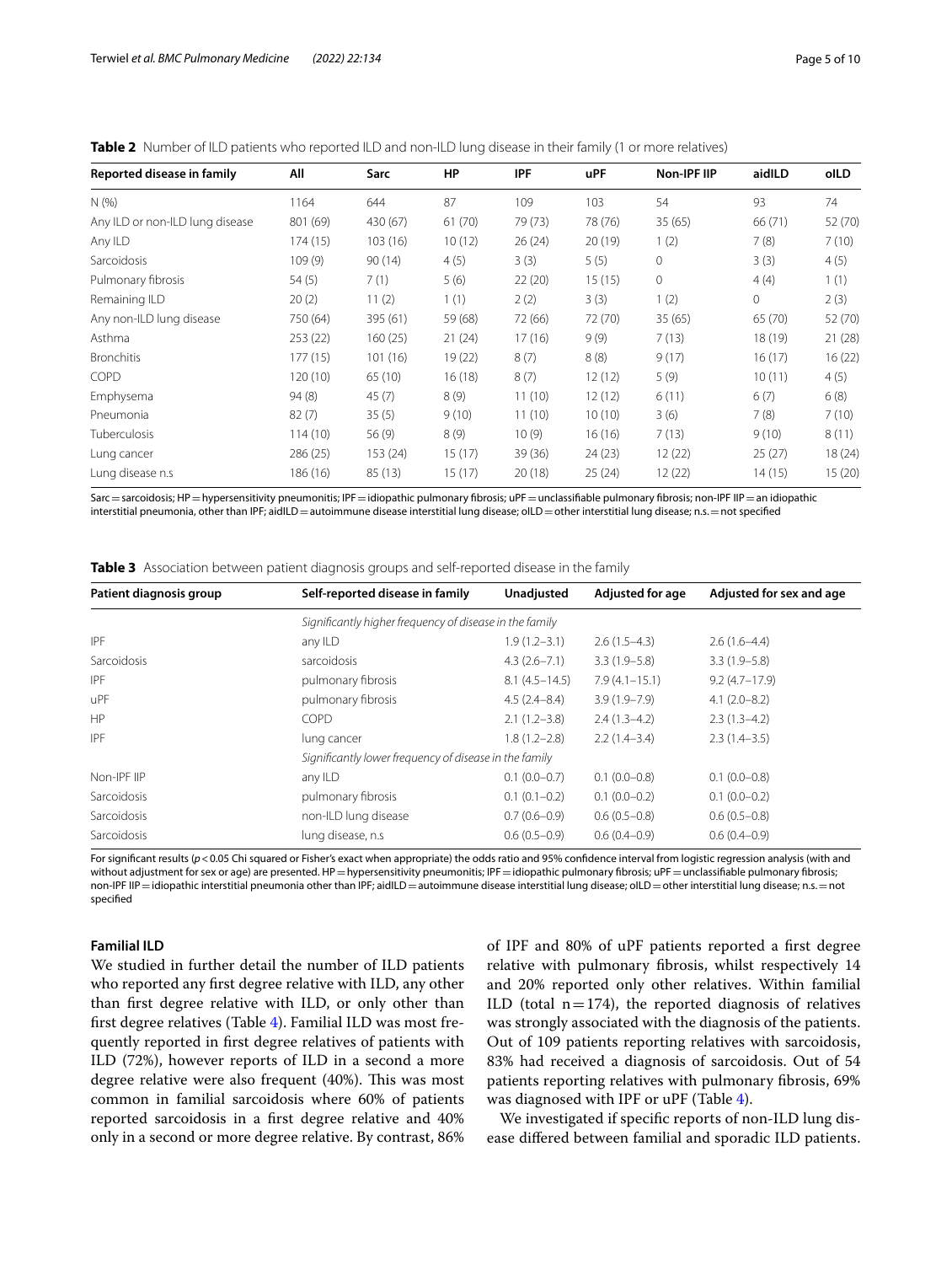|                     | All     | Sarc    | HP             | <b>IPF</b> | <b>uPF</b> | non-IPF IIP  | aidlLD   | oILD           |
|---------------------|---------|---------|----------------|------------|------------|--------------|----------|----------------|
| Any ILD, n (%)      | 174     | 103     | 10             | 26         | 20         |              | 7        | 7              |
| 1st degree relative | 125(72) | 64 (62) | 9(90)          | 23 (88)    | 17(85)     | 1(100)       | 6(86)    | 5(71)          |
| Other relative      | 70 (40) | 52 (50) | 2(20)          | 7(27)      | 6(30)      | $\Omega$     | 1(14)    | 2(29)          |
| Only other relative | 49 (28) | 39(38)  | 1(10)          | 3(12)      | 3(15)      | $\Omega$     | 1(14)    | 2(29)          |
| Sarcoidosis         | 109     | 90      | $\overline{4}$ | 3          | 5          | $\Omega$     | 3        | $\overline{4}$ |
| 1st degree relative | 70 (64) | 54 (60) | 3(75)          | 3(100)     | 5(100)     | $\mathbf{0}$ | 3(100)   | 2(50)          |
| Other relative      | 49 (45) | 46(51)  | 1(25)          | 0          | 0          | 0            | 0        | 2(50)          |
| Only other relative | 39 (36) | 36(40)  | 1(25)          | 0          | 0          | $\Omega$     | $\circ$  | 2(50)          |
| Pulmonary fibrosis  | 54      | 7       | 5              | 22         | 15         | $\Omega$     | 4        |                |
| 1st degree relative | 45 (83) | 5(71)   | 5(100)         | 19 (86)    | 12 (80)    | $\Omega$     | 3(75)    | (100)          |
| Other relative      | 15(28)  | 2(29)   | 1(20)          | 7(32)      | 4(27)      | $\Omega$     | 1(25)    | $\Omega$       |
| Only other relative | 9(17)   | 2(29)   | $\mathbf{0}$   | 3(14)      | 3(20)      | $\Omega$     | 1(25)    | $\Omega$       |
| Remaining ILD       | 20      | 11      |                | 2          | 3          |              | $\Omega$ | $\mathcal{P}$  |
| 1st degree          | 14(70)  | 7(64)   | 1(100)         | 2(100)     | 1(33)      | 1(100)       | $\Omega$ | 2(100)         |
| Other relative      | 7(35)   | 5(45)   | $\circ$        | 0          | 2(67)      | $\Omega$     | $\Omega$ | $\Omega$       |
| Only other relative | 6(30)   | 4(36)   | 0              | 0          | 2(67)      | $\mathbf{0}$ | $\circ$  | $\mathbf{0}$   |

#### <span id="page-5-0"></span>**Table 4** Reported relative types in familial ILD

HP=hypersensitivity pneumonitis; IPF=idiopathic pulmonary fibrosis; uPF=unclassifiable pulmonary fibrosis; non-IPF IIP=idiopathic interstitial pneumonia other than IPF; aidILD = autoimmune ILD; oILD = other ILD. Familial disease is an ILD patient reporting one or more relatives with an ILD

For sarcoidosis no diferences were found. In this ILD population, pulmonary fbrosis in relatives was predominantly reported by IPF and uPF patients (Table [2](#page-4-0)). To investigate diferences in pulmonary fbrosis, we combined IPF and uPF data to form a group with familial PF (FPF) and a group with sporadic PF (SPF). Next, we compared the frequency of reported non-ILD lung disease between FPF and SPF patient groups (Table [5\)](#page-5-1). Patients with self-reported FPF were more likely to report emphysema (n=10, 27%; OR 4.6, CI 1.8–11.6) and lung cancer  $(n=17, 46\%;$  OR 2.4, CI 1.2–4.9) in their family (Table [5](#page-5-1)). Figure [2](#page-6-0) presents the total numbers of patients with pulmonary fbrosis who reported pulmonary fbrosis, emphysema, or lung cancer in their family. Out of 37 FPF patients 21 (57%) reported emphysema and/or lung cancer in relatives, versus 57 out of 175 patients (33%) with sporadic disease. Furthermore, 6 out of 37 patients with FPF, reported both emphysema and lung cancer versus 2 out of 175 with SPF (16% FPF versus 1% SPF: OR 16.7 (95% CI 3.2–86.8)).

# **Discussion**

In this study we found clustering patterns of ILD and non-ILD lung disease in diagnosis groups of ILD patients. ILD and non ILD-lung disease was reported in 15% and 64% of ILD patients' relatives respectively. Reports on relatives with the same ILD as the patient were frequent in IPF, uPF, and sarcoidosis. Reporting relatives with emphysema and lung cancer was a strong predictor for familial pulmonary fbrosis, in our study.

<span id="page-5-1"></span>**Table 5** Comparison of reported lung disease in the family between patients with sporadic and familial sarcoidosis or pulmonary fbrosis

|                                 | <b>Sarcoidosis</b> |          | pulmonary fibrosis |                                            |  |
|---------------------------------|--------------------|----------|--------------------|--------------------------------------------|--|
|                                 | Sporadic Familial  |          | Sporadic Familial  |                                            |  |
|                                 | $n = 554$          | $n = 90$ | $n = 175$          | $n = 37$                                   |  |
| Disease in relatives,<br>n (%): |                    |          |                    |                                            |  |
| Sarcoidosis                     | 0(0)               | 90 (100) | 7(4)               | 1(3)                                       |  |
| Pulmonary fibrosis              | 6(1)               | 1(1)     | 0(0)               | 37 (100)                                   |  |
| Remaining ILD                   | 8(1)               | 3(3)     | 3(2)               | 2(5)                                       |  |
| Non-ILD lung<br>disease         | 337 (61)           | 58 (64)  | 118(67)            | 26(70)                                     |  |
| Asthma                          | 136 (25)           | 24(27)   | 21(12)             | 5(14)                                      |  |
| <b>Bronchitis</b>               | 84 (15)            | 17 (19)  | 15(9)              | 1(3)                                       |  |
| COPD                            | 55 (10)            | 10(11)   | 16(9)              | 4(11)                                      |  |
| Emphysema                       | 38(7)              | 7(8)     | 13(7)              | $10(27)$ *<br>P 0.002<br>OR 4.6 (1.8-11.6) |  |
| Pneumonia                       | 33(6)              | 2(2)     | 19(11)             | 2(5)                                       |  |
| Tuberculosis                    | 49 (9)             | 7(8)     | 21(12)             | 5(14)                                      |  |
| Lung cancer                     | 127 (23)           | 26 (29)  | 46 (26)            | $17(46)$ *<br>P 0.017<br>OR 2.4 (1.2-4.9)  |  |
| Lung disease n.s                | 70 (13)            | 15(17)   | 37(21)             | 8(22)                                      |  |

\*Signifcant diference (Chi squared or Fisher's exact, *p*<0.05) between sporadic and familial pulmonary fbrosis. The odds ratio (OR) with 95% confdence interval between brackets are presented in case of significant results. n.s. = not specifed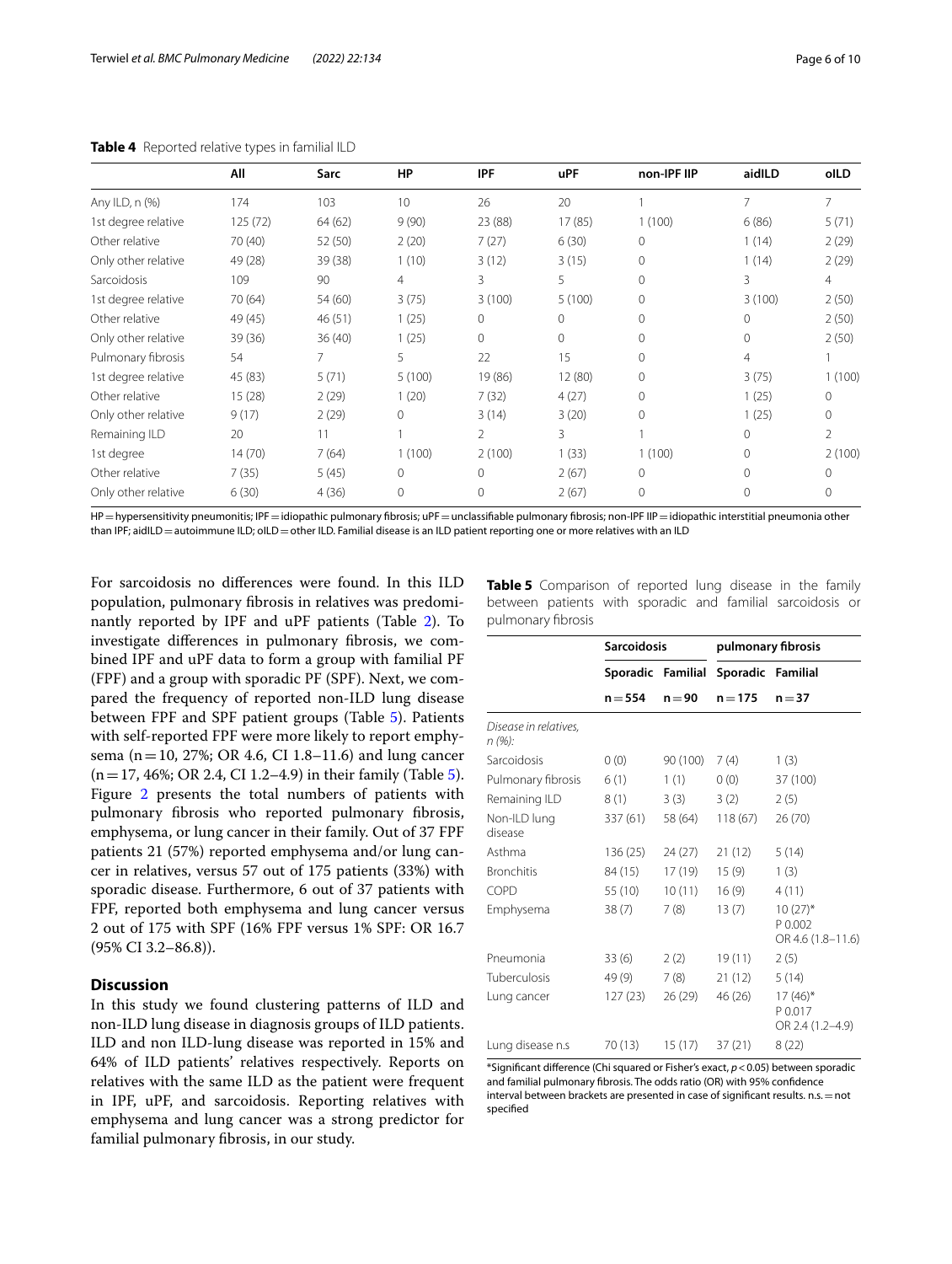

<span id="page-6-0"></span>The frequency of familial occurrence in several ILD diagnoses was previously reported by Cutting [\[16](#page-8-14)] who reported 25% in IPF, 7.7% in CTD-ILD and 14% in chronic HP. Although there were some diferences in grouping of ILD patients, these numbers are remarkably similar to our findings (Table  $2$ ). The most pronounced congruence between their and our fndings is the highest frequency of FPF in IPF patients' families (25% Cutting vs 20% current study). Strikingly, the non-IPF IIP (diagnosis types within these group are presented in Additional fle [2](#page-8-17): Table 1) patients in our population did not report any relative with either sarcoidosis or pulmonary fbrosis. Krauss and colleagues [[15](#page-8-13)] also found a lower prevalence of FPF among patients with other IIPs than IPF. In the current classifcation of ILD, IPF is a diagnosis within the group of IIP [[25](#page-9-3)]. In several studies on familial IIP, non-IPF IIP was included in the population and this often yielded positive results [[17,](#page-8-19) [19,](#page-8-20) [31](#page-9-4)–[33\]](#page-9-5). In our study, however, we separated the classifable non-IPF IIP from the unclassifable pulmonary fbrosis patients, which revealed possibly unique characteristics of the non-IPF IIP group. This group was mainly (90%) composed of patients with a diagnosis of (cryptogenic) organizing pneumonia (COP), non-specifc interstitial pneumonia, and smoking related ILD (respiratory bronchiolitis-ILD and desquamative interstitial pneumonia) (Additional fle [2](#page-8-17): Table 1). COP and these smoking related ILDs are not among the so-called progressive-fbrosing interstitial lung diseases and often respond to removal of the disease trigger or immunosuppression [[25,](#page-9-3) [28\]](#page-9-0). These findings together suggest that the ILD patients with a positive family history for pulmonary fibrosis, are those with a progressive-fbrosing ILD, in which IPF predominates.

Determining presence of disease in families of patients with pulmonary fbrosis is important to identify patients with suspected monogenic pulmonary fibrosis [\[2](#page-8-1), [3](#page-8-2)]. However, it is unclear what the defnition of familial ILD should involve and familial disease estimates for ILD have varied widely, presumably at least in part because of the lack of a consensus definition  $[1]$  $[1]$ . The usefulness of family health history data also depends on how the data are collected, which is not standardized across many clinical practices. In our study, we found that in familial pulmonary fbrosis 14–20% consist only of reports for second or more degree relatives with pulmonary fbrosis. When restricting the defnition of familial pulmonary fbrosis to frst degree relatives only, 3% of the IPF and uPF patients (3 out of 109 IPF and 103 uPF patients) with familial disease would be missed. It is furthermore important to realize that disease may skip a generation, when there is a reduced penetrance [\[15](#page-8-13), [34](#page-9-6)]. In the sarcoidosis group, 40% of familial sarcoidosis consist of reports for second or more degree relatives only. For the entire sarcoidosis population, 6% of patients with familial disease (36 out of 644) would be missed, when restricting its defnition to frst degree relatives only. To date it is unclear if inclusion of all forms of ILD in the defnition of familial ILD has clinical signifcance when trying to identify subjects at risk for developing progressive pulmonary fbrosis. When including sarcoidosis and other remaining ILD in the defnition of familial disease in patients with IPF or uPF, its frequency would be respectively 4% and 5% higher (Table [2](#page-4-0)). For sarcoidosis, there would be an extra 2% of patients with familial ILD (Table [2](#page-4-0)).

We previously reviewed the literature on the association between sarcoidosis and immune-mediated (chronic infammatory or autoimmune) diseases in patients and families [[11\]](#page-8-10). In multiple studies an increased frequency of sarcoidosis in patients and family members of patients with immune-mediated diseases was found [\[11\]](#page-8-10). In our current study however, the aidILD patient group did not report sarcoidosis more frequently in their family. This fnding suggests that patients with autoimmune disease who develop ILD may not represent the general population of patients with immune-mediated disease. The current study shows no clustering of pulmonary fbrosis with sarcoidosis, furthermore none of the associations with non-ILD lung diseases overlap between pulmonary fbrosis and sarcoidosis. A clinical follow-up study would be needed to investigate if prognostic diferences between patients with diferent combinations of familial ILD exist.

Among the older patients in our population were those with IPF and HP, and there was no signifcant diference in mean age between these ILD diagnosis groups (Table  $1$ ). There was however, a striking difference between these groups of patients in reporting the aging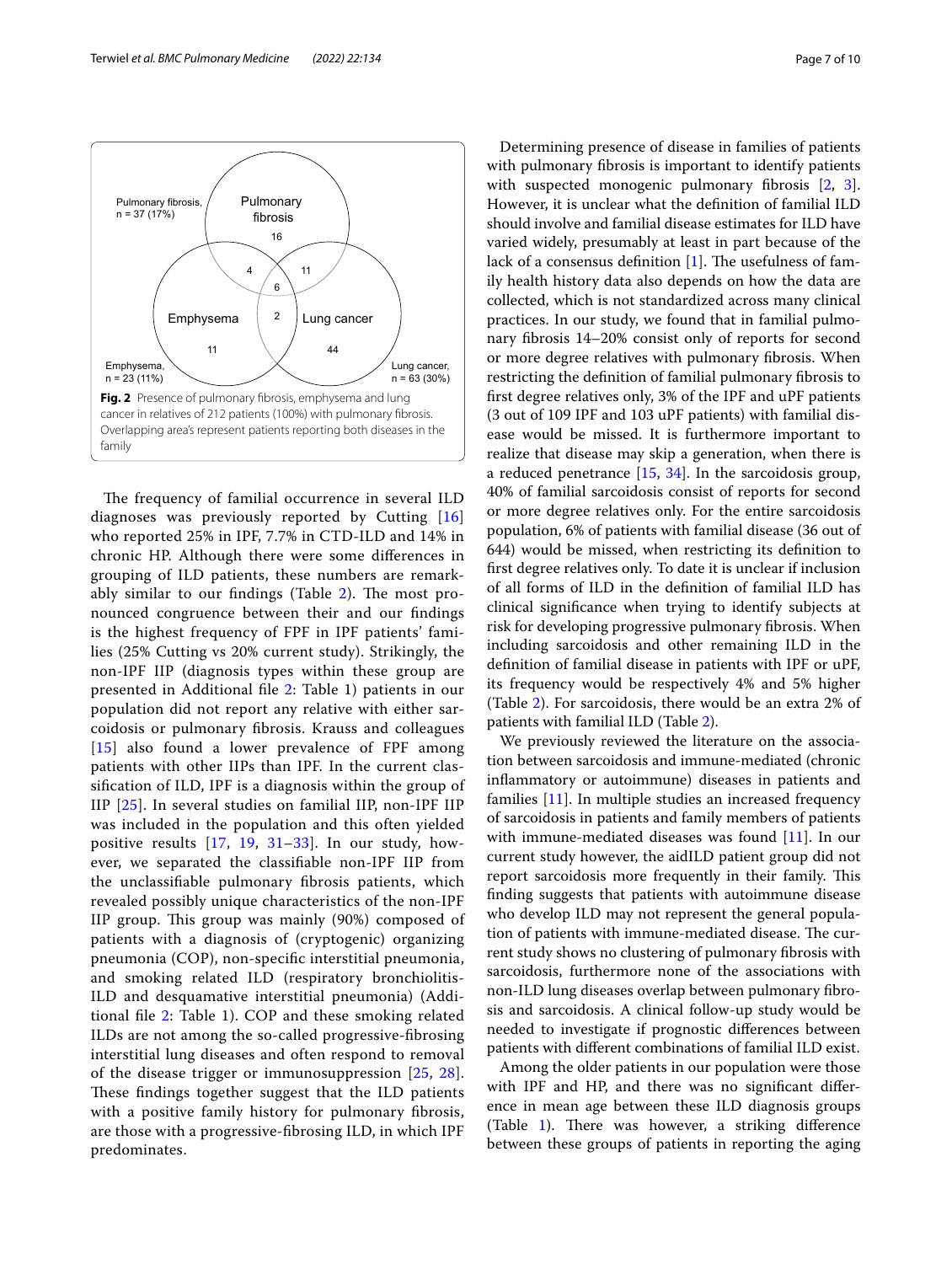lung diseases lung cancer, COPD and emphysema. IPF patients reported relatives with lung cancer exceedingly frequent (36%, OR 2.3; CI 1.4–3.5; Table [3](#page-4-1)); whilst those with HP reported only 17%, which was the least, even less than sarcoidosis patients who were youngest (Table [2](#page-4-0)). COPD on the contrary was most reported by the patients with HP (18%, OR 2.3; CI 1.3–4.2; Table [3\)](#page-4-1). These findings remained signifcant after adjustment for age and sex of the reporting patients and may indicate shared etiologic factors in HP and COPD on the one hand and IPF and lung cancer on the other hand. Presence of shared and opposite risk alleles for disease [\[35](#page-9-7)], or diferences in the respiratory microbiome [[36](#page-9-8)] may direct disease phenotype in the aging lung.

Next to the increased overlap of HP and COPD in families, we found that familial pulmonary fbrosis (FPF) clusters with emphysema and with lung cancer. This indicates that a shared driver for FPF, emphysema, and lung cancer may be present. The novelty of our findings is that the diferences concern not the individual patients, but their families. Environmental drivers for these diseases are known to overlap, and include most importantly exposure to cigarette smoke. Although we have no data on exposure in our study, in other studies the majority of patients with pulmonary fbrosis, including those with familial disease, have a positive smoking history [[17](#page-8-19), [19](#page-8-20), [24](#page-9-9), [37](#page-9-10)[–39\]](#page-9-11). However, the amount of ever smokers in another Dutch cohort of pulmonary fbrosis patients was compared to patients with SPF lower in FPF [[40\]](#page-9-12). Evidence for an important role of genetic risk factors in the occurrence of pulmonary fbrosis is furthermore well established  $[1, 41]$  $[1, 41]$  $[1, 41]$  $[1, 41]$  $[1, 41]$ . The role of environmental factors, such as active and passive smoking, therefore deserves further investigation, particularly in familial disease. Future research, actively involving family members, may reveal if there is an association between familial reports of pulmonary fbrosis, emphysema, lung cancer and smoking in families, and if and how this interacts with known genetic risk factors. Overlapping pathways between pulmonary fbrosis and cancer have been suggested before. Cancer markers CA-19, CA-125, and CA15-3 have been identifed as prognostic biomarkers in IPF [[42,](#page-9-14) [43\]](#page-9-15). In this population, there is a subgroup of patients with surfactant related genetic pulmonary fbrosis or short telomere syndromes, which are both associated with a predisposition to cancer and emphysematous changes  $[2, 3, 13]$  $[2, 3, 13]$  $[2, 3, 13]$  $[2, 3, 13]$  $[2, 3, 13]$ . The prevalence of surfactant and telomere related gene mutations was found to be respectively 3–8% and 25–36% in European populations of patients with possible genetic pulmonary fbrosis [\[2](#page-8-1), [3](#page-8-2)]. Recently, it was shown that screened asymptomatic frst degree relatives of patients with sporadic and familial pulmonary fbrosis had similar increased risk for interstitial lung abnormalities and a diagnosis of ILD [[21\]](#page-8-15). In this study, the defnition of FPF consisted of the presence of at least one other person with ILD in a fve generations pedigree; sporadic IPF was defned by families where the proband was the only known case of ILD in the pedigree. Although numbers were small, these data indicate that patients and relatives at risk for familial or genetic pulmonary fbrosis are not limited to those with a positive family history of ILD. While multiple reasons for a negative family history for ILD exist, such as being the frst in your family with ILD, absence of sibs, reduced penetrance, etc., our study shows that information on non-ILD lung diseases in relatives may aid identifcation of at-risk subjects. Emphysema and lung cancer are common diseases, but in this study only 1% of sporadic PF patients report both diseases in the family, in comparison to 16% of FPF patients (OR 16.7; CI 3.2–86.8).

We acknowledge that our study had limitations which may have influenced the results. The study is based on self-reported disease in relatives of patients, without confrmation of the reported diseases. It is likely that patients who are treated at the hospital's respiratory department are more aware of lung diseases among their relatives. However, this would be true for all patient diagnostic groups and may not explain the diferences between them. Another limitation is that we do not know the size of the families, which is relevant to the chance of the occurrence of disease in a family. Also, this is a retrospective study, and unfortunately there were missing data on informative population characteristics, such as ethnicity. For ILD, it is known that ethnicity associates with risk for disease and outcome [\[44\]](#page-9-16). IPF is predominantly found in White and less in Black persons [[45\]](#page-9-17). From previous studies we know that our Dutch cohort of IPF and FPF patients consists of patients of mostly European and some Asian descent, which is in line with other studies investigating familial disease [[18,](#page-8-22) [32](#page-9-18)]. A strength of the study involves the structured questionnaire that was completed prior to the frst visit of the patients to the clinic (Additional fle [1\)](#page-8-18).

In conclusion, we aimed to identify diferences between diagnosis groups of ILD patients in self-reported disease clustering of ILD and non-ILD lung disease in their relatives.

We found that the frequency of familial ILD varied widely between diagnosis groups. Reporting familial ILD was highly predictive of the patient's diagnosis; and reporting emphysema and lung cancer specifcally of FPF presence. Shared pathogenesis may underlie clustering of ILD and non-ILD lung diseases and provide rationale for future research.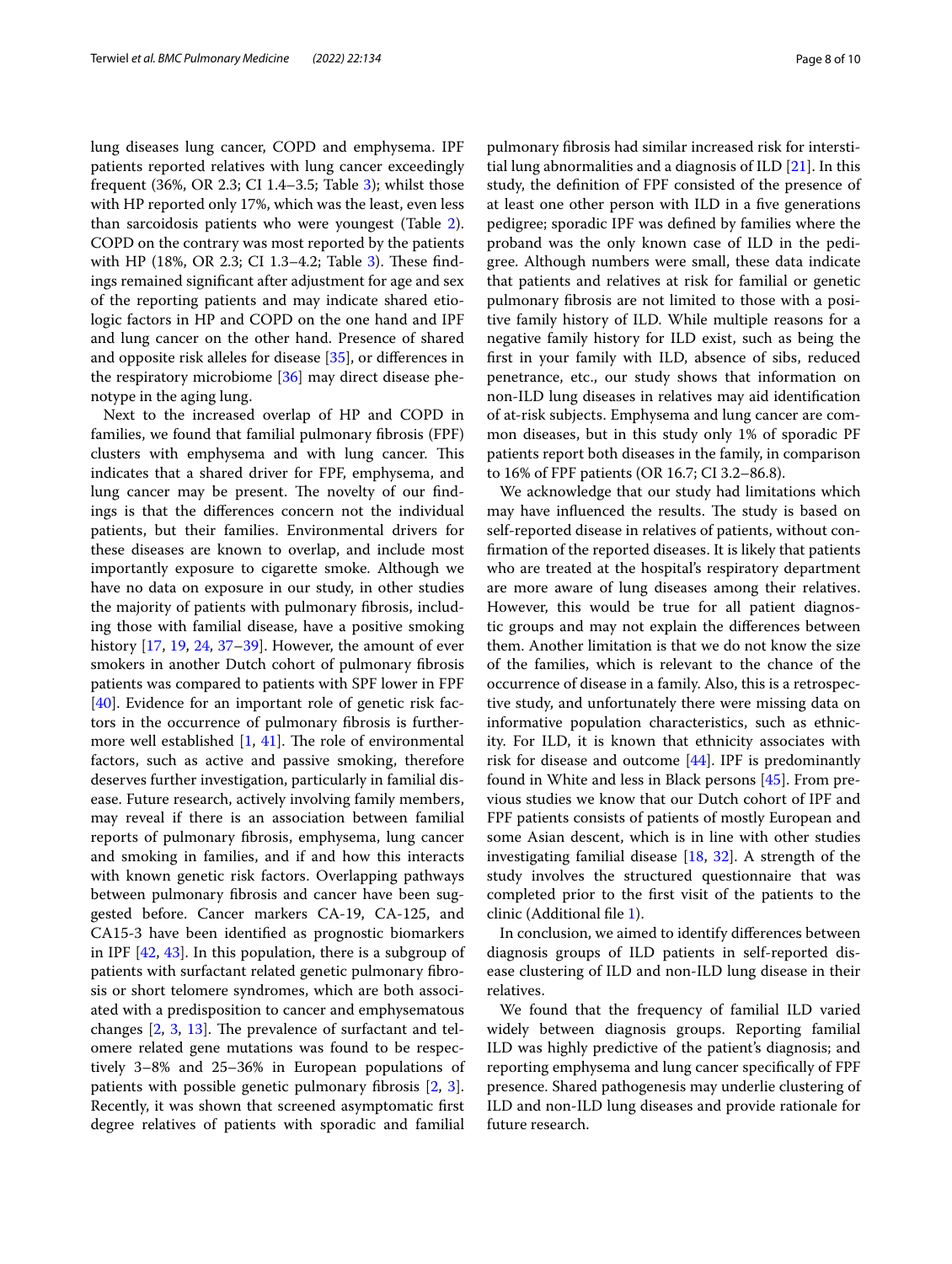#### **Abbreviations**

ILD: Interstitial lung disease; Sarc: Sarcoidosis; HP: Hypersensitivity pneumonitis; IPF: Idiopathic pulmonary fbrosis; uPF: Unclassifable pulmonary fbrosis; non-IPF IIP: An idiopathic interstitial pneumonia, other than IPF; aidILD: Autoimmune disease interstitial lung disease; oILD: Other interstitial lung disease; SPF: Sporadic pulmonary fbrosis; FPF: Familial pulmonary fbrosis.

# **Supplementary Information**

The online version contains supplementary material available at [https://doi.](https://doi.org/10.1186/s12890-022-01927-x) [org/10.1186/s12890-022-01927-x.](https://doi.org/10.1186/s12890-022-01927-x)

<span id="page-8-18"></span><span id="page-8-17"></span>**Additional fle 1.** Questionnaire on family health history.

**Additional fle 2.** Diagnosis types within patient diagnosis groups.

#### **Acknowledgements**

We want to thank Ellen Tromp, epidemiologist at St. Antonius hospital in Nieuwegein, for her advice and support on the statistical analysis.

# **Author contributions**

MT and CHMM contributed to all study elements, including its conception, design, data acquisition, analysis, and interpretation. The manuscript written by MT was critically revised by CHMM, and JCG. All authors read and approved the fnal manuscript.

#### **Funding**

This study was supported by "Pendersfonds" of the Dutch Pulmonary Fibrosis Foundation.

#### **Availability of data and materials**

All data analysed during this study are included in this article.

#### **Declarations**

#### **Ethics approval and consent to participate**

The study was approved by the Medical research Ethics Committees United (MEC-U) of the St Antonius Hospital (R05-08A) and written informed consent was obtained from all participants.

#### **In accordance statement**

The research was conducted in accordance with relevant guidelines and regulations.

#### **Consent for publication**

Not applicable.

#### **Competing interests**

The authors declare that they have no competing interests.

#### **Author details**

<sup>1</sup>Interstitial Lung Diseases Center of Excellence, Department of Pulmonology, St Antonius Hospital, Nieuwegein, Netherlands. <sup>2</sup> Division of Heart and Lungs, University Medical Center Utrecht, Utrecht, Netherlands.

#### Received: 2 December 2021 Accepted: 31 March 2022 Published online: 07 April 2022

#### **References**

- <span id="page-8-0"></span>1. Borie R, Le Guen P, Ghanem M, Taillé C, Dupin C, Dieudé P, et al. The genetics of interstitial lung diseases. Vol. 28, European Respiratory Review. European Respiratory Society; 2019.
- <span id="page-8-1"></span>2. Borie R, Kannengiesser C, Sicre de Fontbrune F, Gouya L, Nathan N, Crestani B. Management of suspected monogenic lung fbrosis in a specialised centre. Eur Respir Rev. 2017;26(144).
- <span id="page-8-2"></span>3. van Moorsel CHM, van der Vis JJ, Grutters JC. Genetic disorders of the surfactant system: focus on adult disease. Eur Respir Rev. 2021;30(159):200085.
- <span id="page-8-3"></span>4. Rybicki BA, Iannuzzi MC, Frederick MM, Thompson BW, Rossman MD, Bresnitz EA, et al. Familial aggregation of sarcoidosis. Am J Respir Crit Care Med. 2001;164(11):2085–91.
- <span id="page-8-4"></span>5. Hodgson U, Laitinen T, Tukiainen P. Nationwide prevalence of sporadic and familial idiopathic pulmonary fbrosis: evidence of founder efect among multiplex families in Finland. Thorax. 2002;57(4):338–42.
- <span id="page-8-5"></span>6. García-Sancho C, Buendía-Roldán I, Fernández-Plata MR, Navarro C, Pérez-Padilla R, Vargas MH, et al. Familial pulmonary fbrosis is the strongest risk factor for idiopathic pulmonary fbrosis. Respir Med. 2011;105(12):1902–7.
- <span id="page-8-6"></span>7. Frisell T, Saevarsdottir S, Askling J. Family history of rheumatoid arthritis: An old concept with new developments. Vol. 12, Nature Reviews Rheumatology. Nature Publishing Group; 2016. p. 335–43.
- <span id="page-8-7"></span>8. Ginsburg GS, Wu RR, Orlando LA. Family health history: underused for actionable risk assessment. Lancet (London, England). 2019;394(10198):596–603.
- <span id="page-8-8"></span>9. Cooper GS, Bynum MLK, Somers EC. Recent insights in the epidemiology of autoimmune diseases: improved prevalence estimates and understanding of clustering of diseases. J Autoimmun. 2009;33(3–4):197–207.
- <span id="page-8-9"></span>10. Cárdenas-Roldán J, Rojas-Villarraga A, Anaya J-M. How do autoimmune diseases cluster in families? A systematic review and meta-analysis. BMC Med. 2013;11(73).
- <span id="page-8-10"></span>11. Terwiel M, Grutters JC, van Moorsel CHM. Clustering of immune-mediated diseases in sarcoidosis. Curr Opin Pulm Med. 2019;25(5):539–53.
- <span id="page-8-11"></span>12. Raghu G, Nyberg F, Morgan G. The epidemiology of interstitial lung disease and its association with lung cancer. Br J Cancer. 2004;91 Suppl 2(Suppl 2):S3-10.
- <span id="page-8-21"></span>13. Hofman TW, Van Moorsel CHM, Borie R, Crestani B. Pulmonary phenotypes associated with genetic variation in telomere-related genes. Vol. 24, Current Opinion in Pulmonary Medicine. Lippincott Williams and Wilkins; 2018. p. 269–80.
- <span id="page-8-12"></span>14. Song MJ, Kim SY, Park MS, Kang MJ, Lee SH, Park SC. A nationwide population-based study of incidence and mortality of lung cancer in idiopathic pulmonary fbrosis. Sci Rep. 2021;11(1):2596.
- <span id="page-8-13"></span>15. Krauss E, Gehrken G, Drakopanagiotakis F, Tello S, Dartsch RC, Maurer O, et al. Clinical characteristics of patients with familial idiopathic pulmonary fbrosis (f-IPF). BMC Pulm Med. 2019;19(1):130.
- <span id="page-8-14"></span>16. Cutting C, Bowman WS, Dao N, Pugashetti JV, Garcia CK, Oldham JM, et al. Family history of pulmonary fbrosis predicts worse survival in patients with interstitial lung disease. Chest. 2021;159(5):1913–21.
- <span id="page-8-19"></span>17. Steele MP, Speer MC, Loyd JE, Brown KK, Herron A, Slifer SH, et al. Clinical and pathologic features of familial interstitial pneumonia. Vol. 172, American Journal of Respiratory and Critical Care Medicine. 2005. p. 1146–52.
- <span id="page-8-22"></span>18. Rosas IO, Ren P, Avila NA, Chow CK, Franks TJ, Travis WD, et al. Early interstitial lung disease in familial pulmonary fbrosis. Am J Respir Crit Care Med. 2007;176(7):698–705.
- <span id="page-8-20"></span>19. Lee HY, Seo JB, Steele MP, Schwarz MI, Brown KK, Loyd JE, et al. High-resolution CT scan fndings in familial interstitial pneumonia do not conform to those of idiopathic interstitial pneumonia. Chest. 2012;142(6):1577–83.
- 20. Kropski JA, Pritchett JM, Zoz DF, Crossno PF, Markin C, Garnett ET, et al. Extensive phenotyping of individuals at risk for familial interstitial pneumonia reveals clues to the pathogenesis of interstitial lung disease. Am J Respir Crit Care Med. 2015;191(4):417–26.
- <span id="page-8-15"></span>21. Hunninghake GM, Quesada-Arias LD, Carmichael NE, Martinez Manzano JM, Poli De Frías S, Baumgartner MA, et al. Interstitial lung disease in relatives of patients with pulmonary fbrosis. Am J Respir Crit Care Med. 2020;201(10).
- <span id="page-8-16"></span>22. Crouser ED, Maier LA, Wilson KC, Bonham CA, Morgenthau AS, Patterson KC, et al. Diagnosis and detection of sarcoidosis. An official american thoracic society clinical practice guideline. Am J Respir Crit Care Med. 2020;201(8):e26-51.
- 23. Raghu G, Remy-Jardin M, Ryerson CJ, Myers JL, Kreuter M, Vasakova M, et al. Diagnosis of hypersensitivity pneumonitis in adults. An official ATS/JRS/ALAT clinical practice guideline. Am J Respir Crit Care Med. 2020;202(3):e36-69.